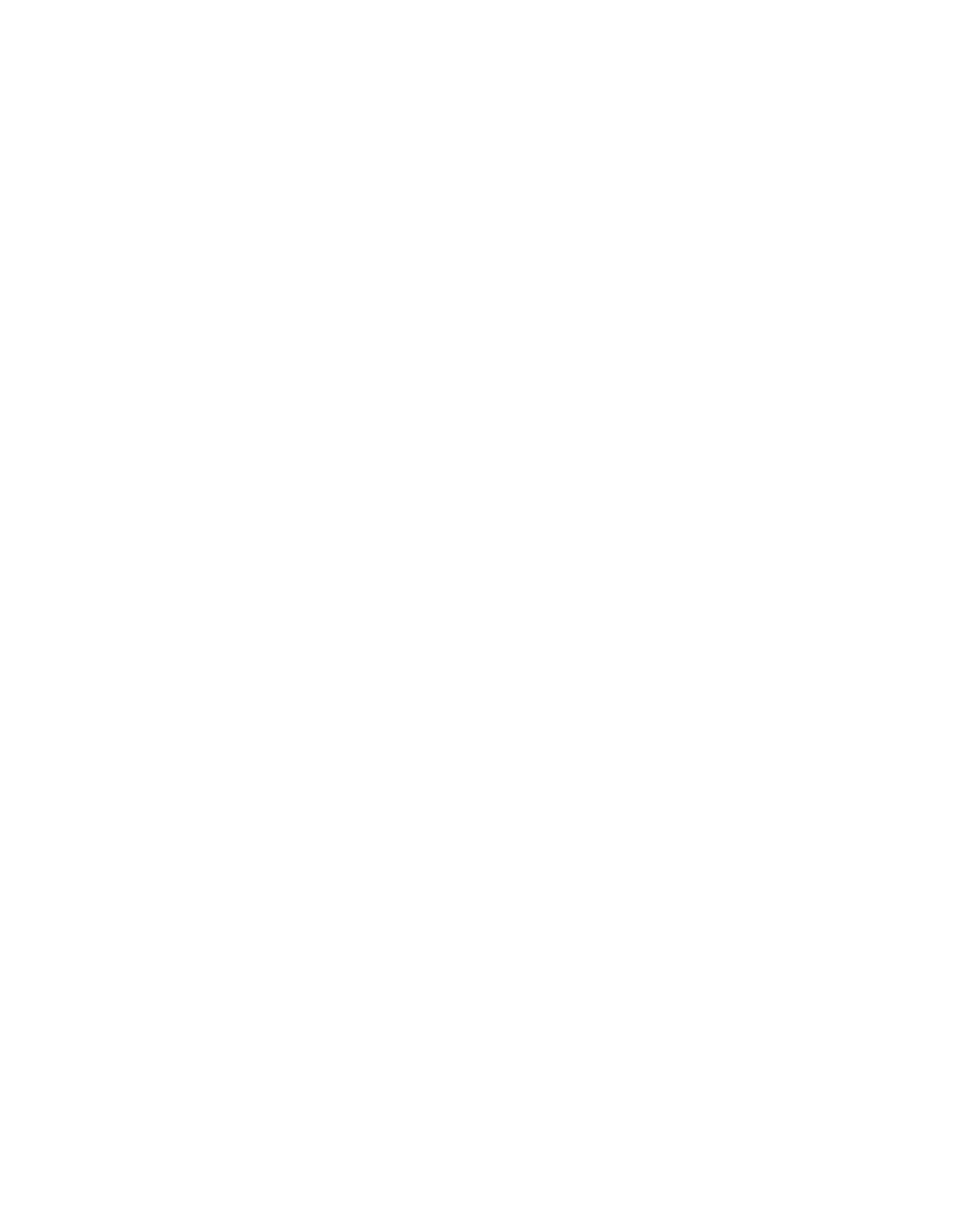| Name of structures / Type of collection tools | Foot     |
|-----------------------------------------------|----------|
| $CS$ Ref I                                    | 32       |
| CS Ref II                                     | $\Omega$ |
| CS Ref III                                    | 7        |
| CS Ref IV                                     | 12       |
| CS Ref V                                      | 3        |
| CS Ref VI                                     | 5        |
| Point-G University Hospital                   | 26       |
| Gabriel Touré CHU                             | 18       |
| Luxembourg University Hospital                | 12.2     |
| Mali Hospital                                 | 168      |
| Total                                         | 399      |

Table 8. Diabetic foot by type of care structure.

The total number of diabetic feet recorded in the care structures.

Table 9. Biological examinations by type of care structure.

| <b>Type of</b>                                         | <b>Public sector</b> |                               |                      |                     |                                          |                     |                                          |                         |                  |
|--------------------------------------------------------|----------------------|-------------------------------|----------------------|---------------------|------------------------------------------|---------------------|------------------------------------------|-------------------------|------------------|
| biological<br>examinations<br>/ Names of<br>structures | <b>CS Ref I</b>      | <b>CS Ref</b><br>$\mathbf{I}$ | <b>CS Ref</b><br>III | <b>CS Ref</b><br>IV | <b>CS Ref</b><br>$\overline{\mathbf{V}}$ | <b>CS Ref</b><br>VI | Point-G<br><b>University</b><br>Hospital | <b>CHU</b><br><b>GT</b> | Mali<br>Hospital |
| Minimum<br>balance                                     | $\boldsymbol{0}$     | $\boldsymbol{0}$              | $\mathbf{0}$         | $\boldsymbol{0}$    | $\boldsymbol{0}$                         | $\boldsymbol{0}$    | $\mathbf{0}$                             | $\mathbf{0}$            | $\mathbf{0}$     |
| Average<br>balance                                     | $\boldsymbol{0}$     | $\boldsymbol{0}$              | $\boldsymbol{0}$     | $\boldsymbol{0}$    | $\boldsymbol{0}$                         | $\boldsymbol{0}$    | $\boldsymbol{0}$                         | $\boldsymbol{0}$        | $\boldsymbol{0}$ |
| Optimum<br>balance                                     | $\mathbf{1}$         | $\mathbf{1}$                  | $\mathbf{1}$         | $\mathbf{1}$        | $\mathbf{1}$                             | $\mathbf{1}$        | $\mathbf{1}$                             | $\mathbf{1}$            | $\boldsymbol{0}$ |
| Optimum +<br>balance                                   | $\boldsymbol{0}$     | $\boldsymbol{0}$              | $\boldsymbol{0}$     | $\boldsymbol{0}$    | $\boldsymbol{0}$                         | $\boldsymbol{0}$    | $\boldsymbol{0}$                         | $\boldsymbol{0}$        |                  |

| Glycosuria, HbA1c, NFS, The<br>Glycemia, Glycosuria, HbA1c,<br>lipidogram, Creatinine, Uricemia<br>NFS, The lipidogram, Creatinine,<br>Glycemia, Glycosuria, HbA1c,<br>OGTT, ECB of samples,<br>Uricemia OGTT, ECB of<br>Antibiogram, 24 H microalbimuria,<br>Glycemia, Glycosuria<br>NFS, The lipidogram,<br>samples, Antibiogram, 24 H<br>Creatinine, Uricemia<br>24 h proteinuria, Complete blood<br>microalbimuria, 24 h proteinuria,<br>ionogram, Auto-antibody / Anti-<br>Complete blood ionogram<br>GAD. | <b>Minimum balance</b> | <b>Average balance</b> | <b>Optimum balance</b> | Optimum + balance |
|-----------------------------------------------------------------------------------------------------------------------------------------------------------------------------------------------------------------------------------------------------------------------------------------------------------------------------------------------------------------------------------------------------------------------------------------------------------------------------------------------------------------|------------------------|------------------------|------------------------|-------------------|
| $\mathbf{v}$ $\mathbf{v}$                                                                                                                                                                                                                                                                                                                                                                                                                                                                                       |                        |                        |                        |                   |

\*1 (presence) \*0 (absence)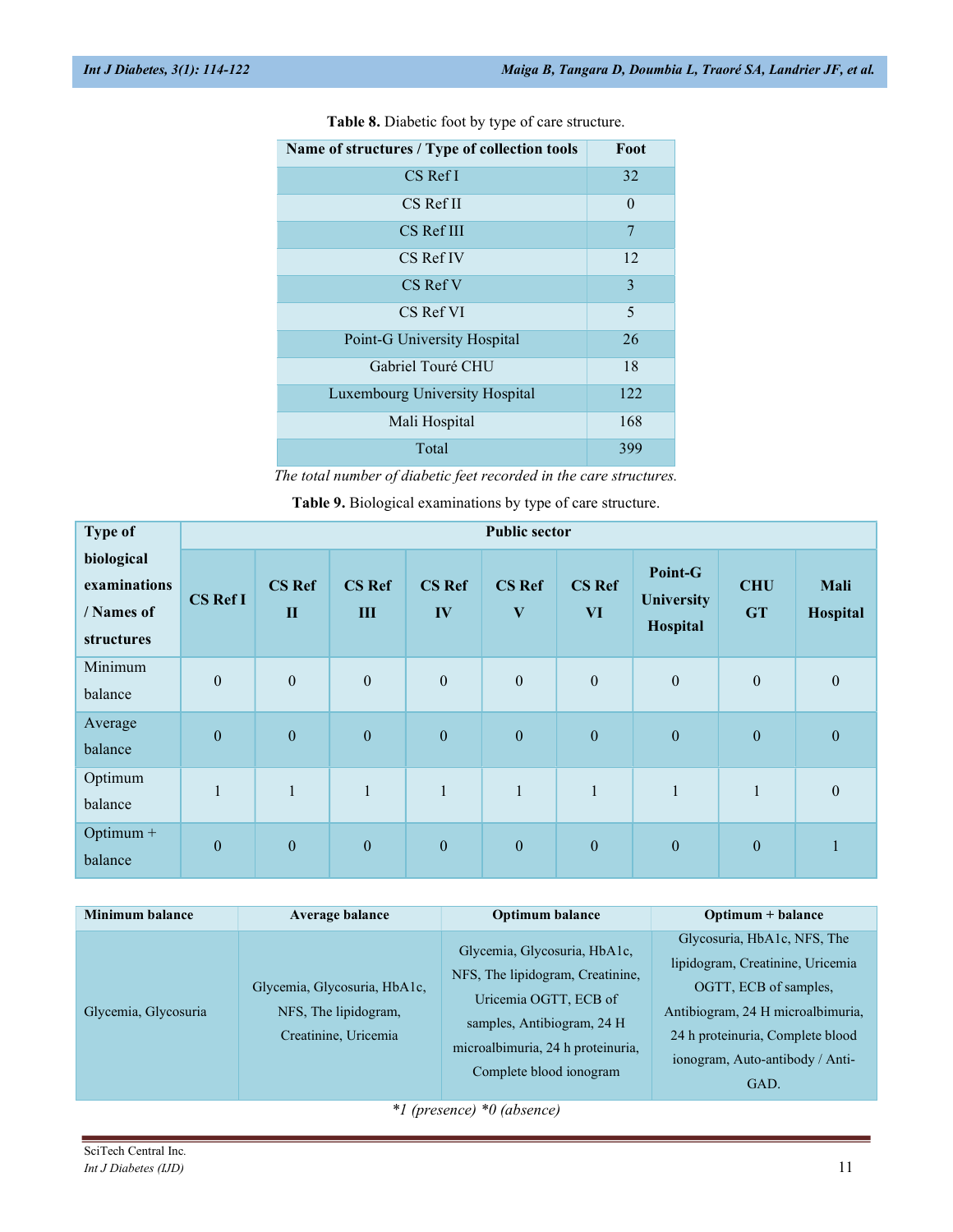All diabetes care structures provided minimum check-ups. The CSRefs and the Hospitals ensured the optimum balance sheets except the hospital in Mali also provided the optimum balance sheet.

### D. Medications

| Sources of supply / structures | <b>Metformin</b> | Sulfamide | Intermediate insulin (NPH and Mix) | Rapid insulin |  |  |  |
|--------------------------------|------------------|-----------|------------------------------------|---------------|--|--|--|
| CS Ref I                       |                  |           |                                    |               |  |  |  |
| $CS$ Ref II                    |                  |           |                                    | $\Omega$      |  |  |  |
| CS Ref III                     |                  |           |                                    |               |  |  |  |
| CS Ref IV                      |                  |           |                                    | $\Omega$      |  |  |  |
| CS Ref V                       |                  |           |                                    |               |  |  |  |
| CS Ref VI                      |                  |           |                                    | $\theta$      |  |  |  |
| Point-G University Hospital    |                  |           |                                    |               |  |  |  |
| Gabriel Touré CHU              |                  |           |                                    | $\Omega$      |  |  |  |
| Luxembourg University Hospital |                  |           |                                    |               |  |  |  |
| Mali Hospital                  |                  |           |                                    |               |  |  |  |
| $*1$ (nuasanga) $*0$ (absence) |                  |           |                                    |               |  |  |  |

### **Table 10.** Antidiabetics by care structures  $(n = 10)$ .

\* 1 (presence) \* 0 (absence)

There was at least one oral antidiabetic drug (Metformin or Sulfamide) in the stores all the structures doing screening and PEC. In addition to at least one ADO, CSRefs and hospitals had at least the insulin intermediate. Rapid insulin was often out of stock in CSRefs and hospitals.

Table 11. Sources of drug supply by type of care structure  $(n = 10)$ .

| Sources of supply /   | Regional     | <b>Private</b> | <b>Total</b>   |
|-----------------------|--------------|----------------|----------------|
| structures            | <b>PPM</b>   | Wholesaler     |                |
| $CS$ Ref I            | 1            | $\theta$       | $\mathbf{1}$   |
| CS Ref II             | 1            | $\Omega$       | $\mathbf{1}$   |
| CS Ref III            | 1            | $\Omega$       | $\mathbf{1}$   |
| CS Ref IV             | 1            | 0              | 1              |
| CS Ref V              | $\mathbf{1}$ | $\theta$       | $\mathbf{1}$   |
| CS Ref VI             | 1            | $\Omega$       | 1              |
| Point-G University    | 1            | 0              | 1              |
| Hospital              |              |                |                |
| Gabriel Touré CHU     | 1            | 0              | 1              |
| Luxembourg University | 1            | 1              | $\mathfrak{D}$ |
| Hospital              |              |                |                |
| Mali Hospital         | 1            | 0              | 1              |

\* 1 (presence) \* 0 (absence)

We have noticed that all our structures get their supplies from the regional PPM except the CSRef V and Luxembourg University Hospital have recognized that they often get their supplies from private wholesalers as well.

DISCUSSION

Our study was cross-sectional, focused on data from January to December 2019 from 10 health structures in Bamako. Diabetes screening was effective in all facilities. Diabetes screening and management were effective at all 10 facilities. We also noted that 6/10 were CSRefs (first referral structure) and 04 were hospitals.

The management of diabetes in the structures was ensured by at least an endocrinologist and / or a diabetologist in the 10 structures in total they had at least 18 specialists. This care provided by specialists is provided at CSRef and hospital level. The presence of specialists in these structures is explained by the creation of a diploma course (DES / DU) at the University of Bamako since 2010 and the recruitment of specialists by the public service of the state and communities in Bamako [9]. All public sector structures have equipment for screening for diabetes and these risk factors, namely a blood glucose meter, a blood pressure monitor, a bathroom scale and a tape measure. In addition to screening equipment, CSRefs and hospitals had at least one HbA1c reader and foot kit. The therapeutic education material (televisions and DVD players, BAI, posters) is no longer functional in a majority of structures. In the different structures, the main data collection tool used was the consultation register. Data was collected systematically via monthly or quarterly reports. There is a disparity in the centralization of data since to date several modes of data feedback in both the public and private sectors. This lack of centralization and data processing makes it difficult to advocate, but also to monitor consultations and the supply of anti-diabetic drugs.

The active file of diabetic patients was estimated at 15,000 patients. This figure highlights an almost daily increase in the number of diabetic patients followed in Bamako. A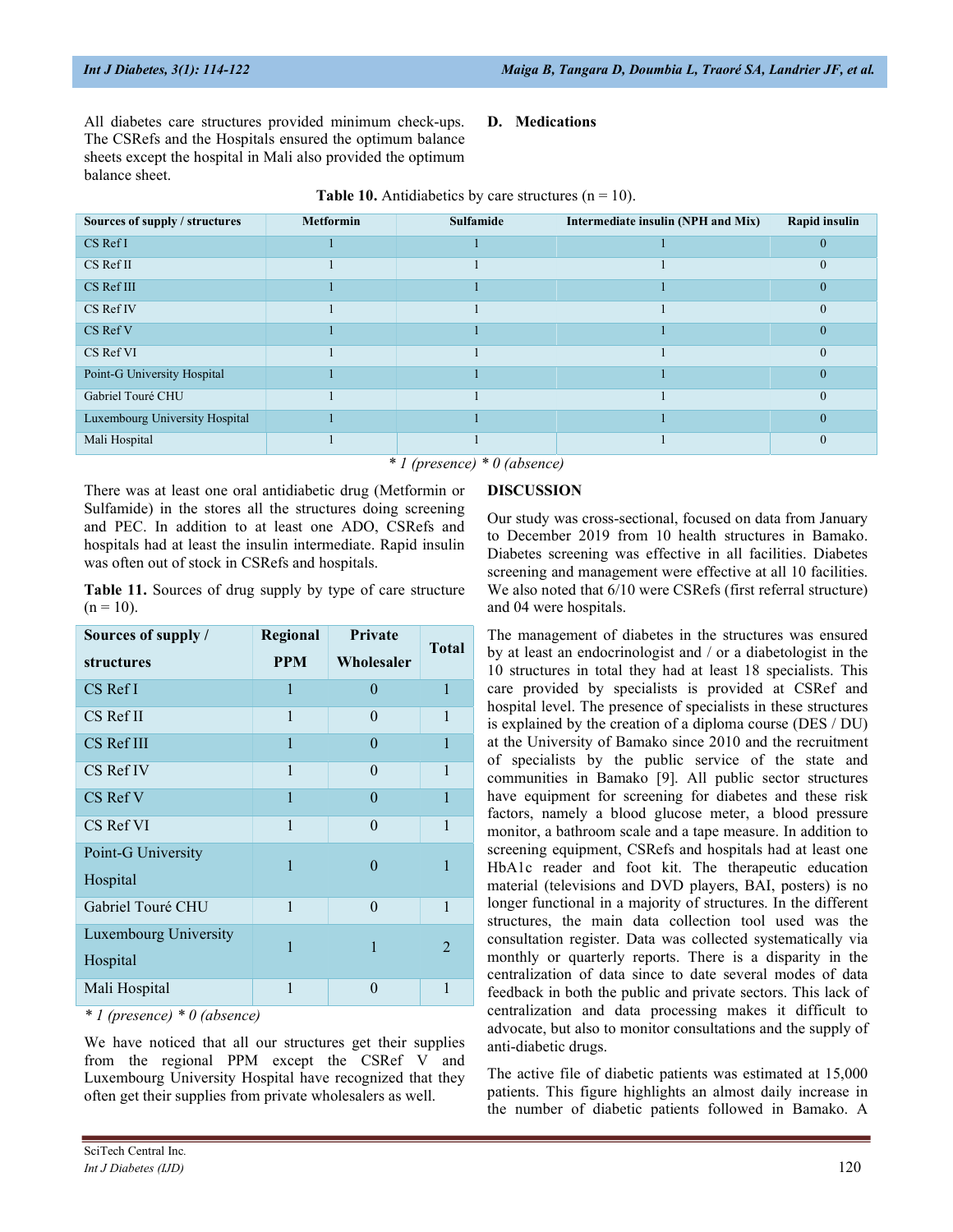hospital prevalence of 5.1% was reported in a recent article published in Mali Medical [10]. Other old studies carried out by Malian medical specialists indicated that diabetes affects around 3% of the population, and that type 2 represents 90% of cases [11]. The adoption of the STEP wise strategy [12], which is a chronic disease surveillance approach through risk factors carried out in Mali in 2013, gave a prevalence of overweight 16.6% and that of obesity 8, 8% in Bamako [13]. Mali is going through a health transition, as increased globalization and accompanying urbanization have created a double burden of communicable and non-communicable diseases.

All diabetes care structures provided minimum check-ups. The CSRefs and the Hospitals ensured the optimum biological assessments. The hospital in Mali, in addition to the optimum assessment, carried out other more specialized tests, in particular the dosage of diabetes auto-antibodies. This hospital houses a sub-unit for the management of type 1 diabetes in Bamako, which is the result of a collaboration between the Ministry of Health and Sante Diabetes with the support of the Life for A Child program. It is reported that although few resources are available for health in Mali, a mobilization around diabetes has gradually taken shape, since 2003, other actors have become involved, in particular Santé Diabète, but also the Malian State, which created in 2002 a section specific to non-communicable diseases within the National Directorate of Health [14]. This MNTs section of the DNS has now become a division in the General Directorate of Health and Public Hygiene (DGSHP). Mali has included NCDs in its Health and Social Development Program II since the 2005 period and the IV currently being validated.

This study allowed us to have an inventory of the health offer in connection with the screening and management of diabetes in the health system in Bamako. The challenges are still enormous, such as the often-late management of diabetic patients, but also by other factors, such as the difficulty of patients to respect a balanced diet or the difficulty of access to treatment.

# **CONCLUSION**

With this research, we tried to identify some key elements of the diabetes management process in Bamako. More specifically, we have highlighted the role played by referring physicians and the underlying logic of their interventions in the offer and structuring of care and the construction of knowledge in initial and continuing training. This study makes it possible to understand the process of screening and treatment of diabetes, to identify the capacities and the gaps existing between the different structures but also the multiple underlying constraints. These results focus on the planning of capacity building actions and the technical platform of health structures. The amplification of targeted actions based on some of the difficulties raised by the various referring physicians, could make it possible to

- (i) align the response to the health transition with the strengthening of health systems by decentralizing the PEC for diabetes at the primary level (CSCOM).
- (ii) improve data on Diabetes;
- (iii) the implementation of a structured approach to strengthen the achievements and work on the overall prioritization of CVD in Mali.

## **REFERENCES**

- 1. Human Development Report (2020) Fractured Societies Lead People and Planet to Collision, UNDP Says UNDP in Mali. Accessed on: November 11, 2021. Available online https://www.ml.undp.org/content/mali/fr/home/presscen ter/pressreleases/2020/rapport-sur-le-developpementhumain-2020-selon-le-pnud.html
- 2. Soumaoro B (2018) Mme OUANE Aïssatou TANGARA, Statistician. INSTAT: 57.
- 3. Wesenbeeck CFA van (2018) Distinguish urban and rural food security in West Africa. Accessed on: March 2, 2020. Available online at: https://www.oecdilibrary.org/fr/development/distinguer-securitealimentaire-urbaine-et-rurale-en-afrique-de-louest\_159010a5-fr
- ICCP-Portal (2013) Mali-National Policy for the Control of Noncommunicable Diseases. Accessed on: November 11, 2021. Available online at: https://www.iccpportal.org/sites/default/files/plans/Mali-Politique%20nationale%20de%20lutte%20contre%20le s%20maladies%20non%20transmissibles%202013.pdf
- 5. Yaya SH, Kengne AP (2014) Management and control of hypertension in Africa: A barrier analysis. The challenge of preventing cardiovascular disease. 2014: 163.
- 6. Traore A (2006) Problem of the care of diabetic patients in health centers in Mali. University of Bamako.
- 7. Dembélé S (2021) Problem of the management of Graves' disease in sub-Saharan Africa (case of Mali). [PhD Thesis]. USTTB.
- 8. Gobatto I, Traoré AT (2011) From one knowledge to another, the fight against diabetes in Mali. Otherwise, Mook Collection.
- 9. Diabetes in Mali: A health emergency! (2016) Le Monde.fr. Accessed on: March 13, 2020. Available online at: